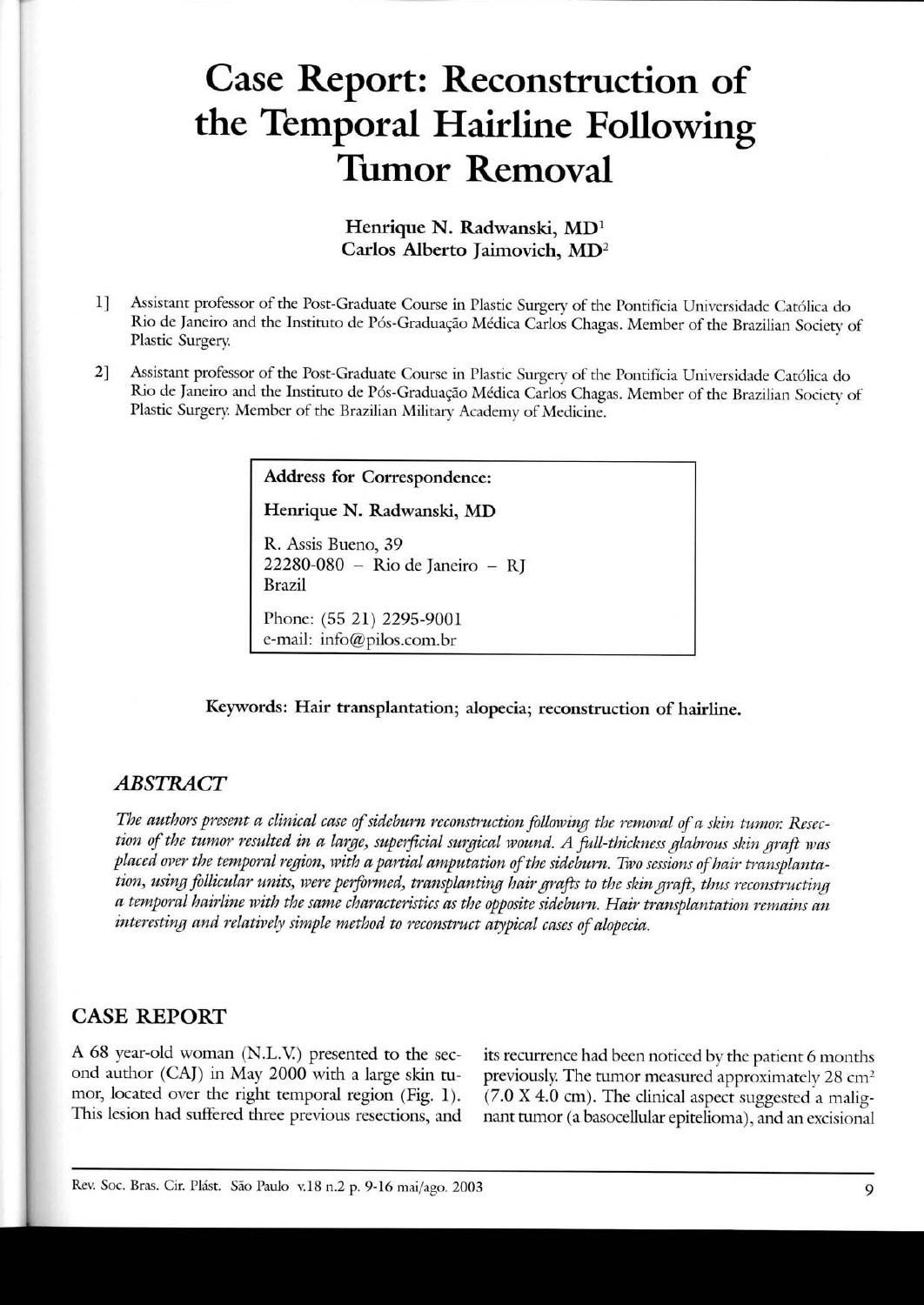biopsy was indicated. This was performed in a hospital setting, as an outpatient procedure, with local anesthesia and endovenous sedation. Resection included a wide margin of safety, removing tissue down to the temporal fascia. A pathologist assured complete removal of the tumor during surgery. A wound of approximately  $42 \text{ cm}^2$  was created, and a full-thickness skin graft was harvested from the lower right abdomen, taking care not to include any pubic hair. This graft was placed over the wound, secured by sutures with a tie-over dressing. One week postoperative, the dressing was removed, and the graft was observed to have taken completely

On a late postoperative visit, the patient mentioned that the defect to the hair-bearing scalp on the right temporal region caused aesthetic discomfort, and reguested reconstruction of the sideburn. Hair transplantation was mentioned by the surgeon as the most efficiem alternative. She was referred to the other author (HNR). On inspection, an area measuring 40 em? of hairless skin (part of the full-thickness graft) was noticeable in the hair-bearing scalp (Fig. 2). The patient was told that at least two sessions of hair transplantation would be necessary to complete full hair density, and she agreed to this.

The area of transplantation was demarcated, by transferring the limits of the opposite sideburn (Fig. 3). Under local anesthesia, a first session of hair transplantation was performed on February 2001 (i.e. 9 months foliowing the tumor removal with skin grafting), with a total of 120 follicular grafts placed on the skin graft. Donor area was the posterior aspect of the scalp (i.e. the lateral right occipital region), where hair density was greatest. Care was taken not to place the grafts toa closely, as risk to the skin graft was a prime consideration. Nevertheless, bleeding was noticed in every orifice created to place the individual grafts, and the viability of the skin graft was seen to be excellent at the end of the procedure (Fig. 4).

The patient returned six months postoperatively. Hair growth was visible, yet density was less than desired. A second procedure was performed, which included the placemem of 240 follicular grafts. These were inserted between existing transplanted hairs. The donor site was the same as in the first session.

The patient had an uneventful foliow-up. At three months postoperative she noticed the beginning of hair growth, and returned for final evaluation seven

months after the second session. She referred complete satisfaction with the aspect and design of the sideburn, and the density of the transplanted hair. She did not wish to have a further session of hair transplantation (Fig. 5).

# **DISCUSSION**

Hair transplantation is currently one of the most freguently performed aesthetic procedures in the male population. There are two main reasons for its popularity: results are considered extremely natural and the correct surgical technigue has been mastered by a large number of plastic and dermatological surgeons. The transfer of very weli prepared grafts without any excess surrounding skin (i.e. follicular units) assures that the transplanted hair maintains ali of its characteristics (texture and cycle of growth). lndividualized hair shafts are therefore almost indistinguishable from native hair.

Follicular unit transplantation has also been applied in situations other than male or female-pattern baldness, which may be called atypical alopecia, and has been addressed by many authors $(1-10)$ . Among these is the correction of the sideburn, in women that have been submitted to one, or more usually two or three, ritidoplasties. Due to excessive traction on facial flaps, these patients wili invariably complain of an increase in the distance between the temporal hairline and the lateral eyebrow, with a consequent "pulled back" look (also called the lizard-face aspect).

Another common complaim in this population is the presence of a pre-trichial incision in the temporal region or a visible scar along with an interruption of the posterior, cervical hairline. Transplantation of wellprepared grafts, comaining no more than 3 or 4 hair follicles, becomes a very useful method to reconstruct the sideburn, to camoufiage the visible scars, and to hide the step-off in the cervical region.

Reconstruction of the temporal hairline reguires a final result with the foliowing aspects: a delicate guality; good density and design; hair shafts that grow in a slanted direction, allowing the patient to comb back hair. Although several alternatives are available (such as tissue expansion with flap rotation or even flap rotation without previous tissue expansion), hair transplantation is considered the most favorable solution for most of these cases.

A few technical aspects regarding hair transplantation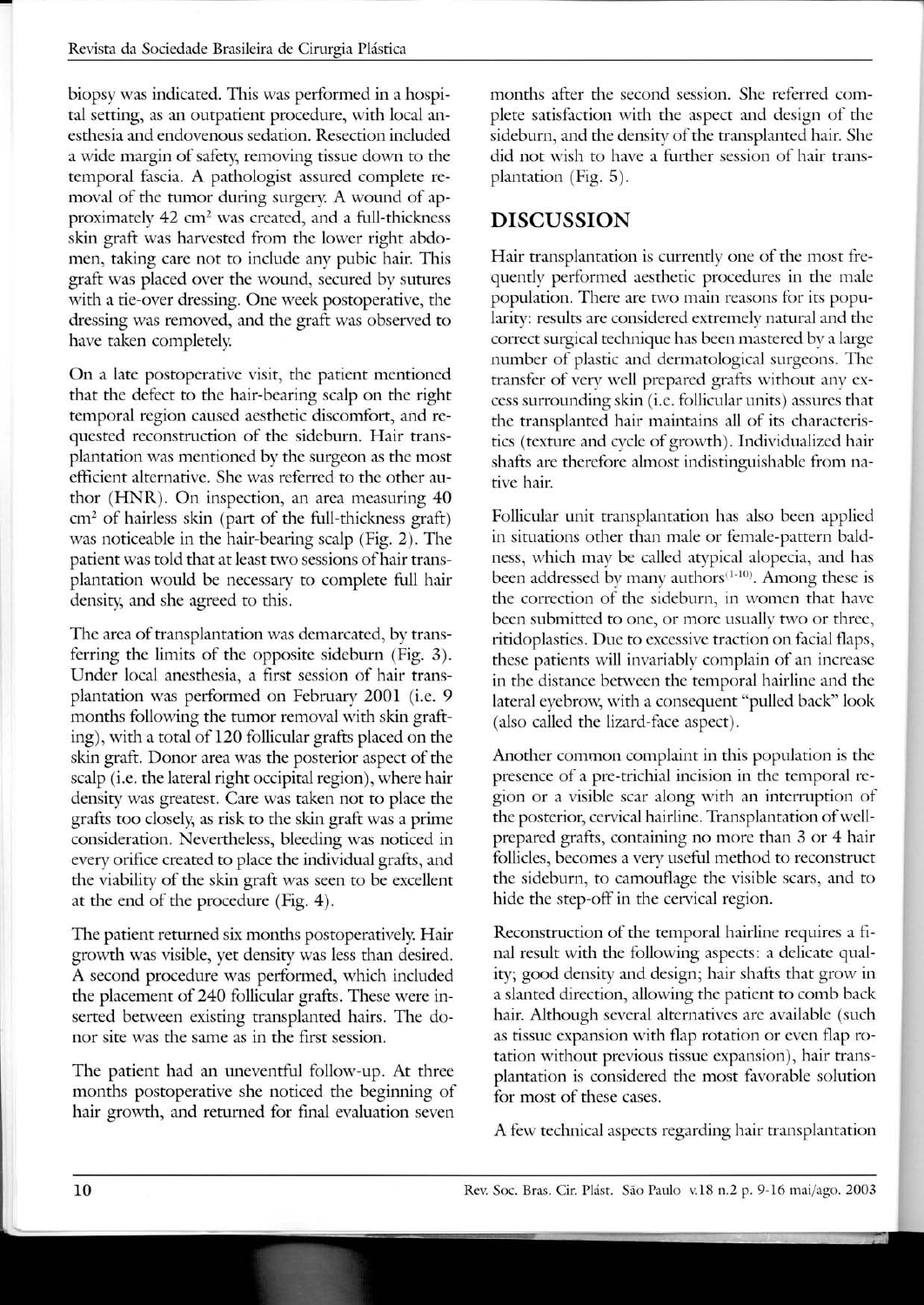

Fig. 1 - The skin tumor before surgical resection.



Fig. 2 - A full-thickness skin graft was used to cover the surgical wound. Demarcation of the temporal hairline is seen.



Fig. 3 - The contra-lateral hairline is used to demarcate the right temporal region.



Fig. 4 - Recipienr sites are prepared, respecting the angle and direction of hair growth.



Fig.  $5 -$  The patient is seen after six months following the second session of follicular unit transplantation.